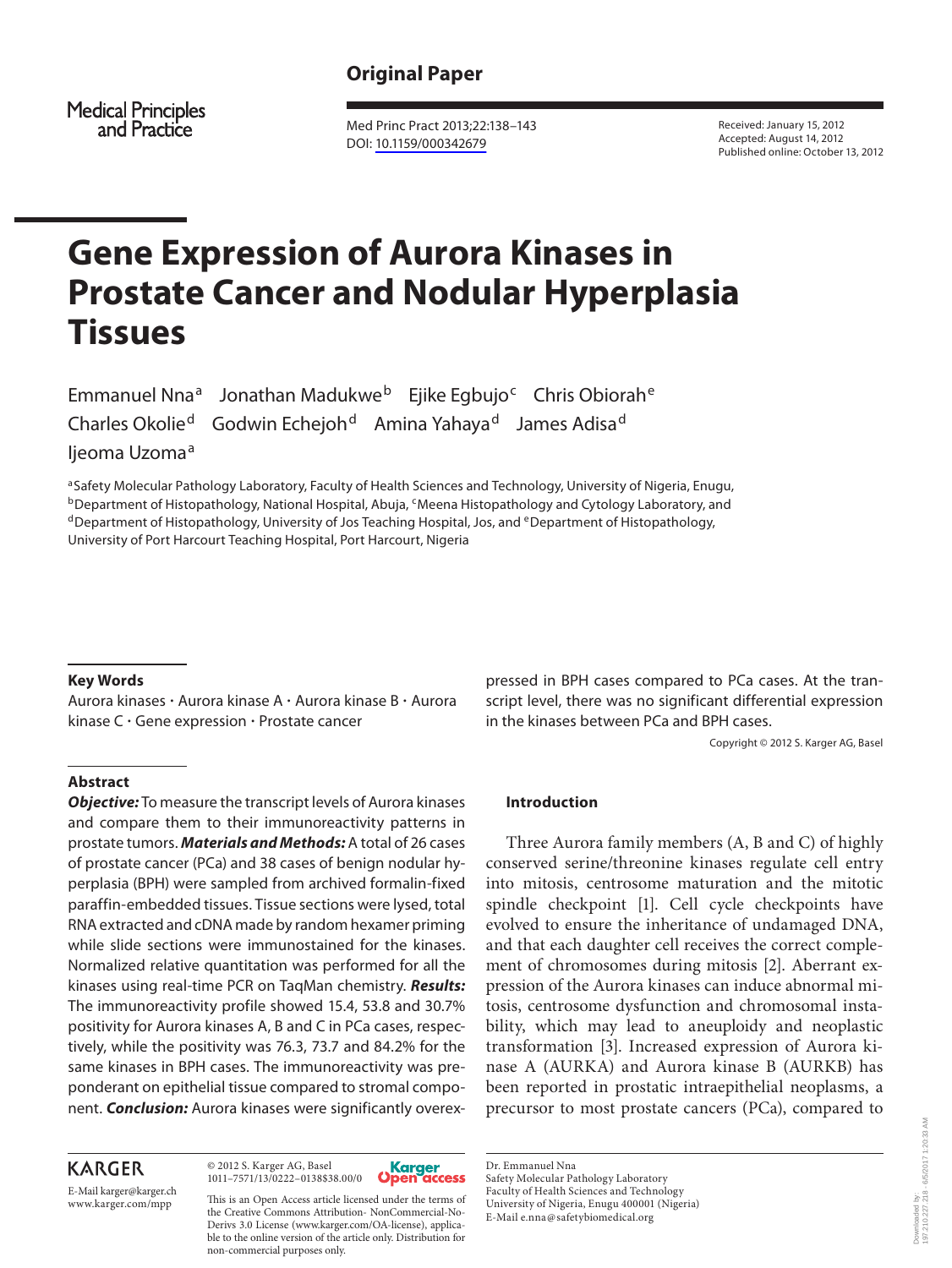normal prostate cells [4]. Novel therapeutic agents that target Aurora kinases may therefore be used to augment mitotic inhibitors like the taxanes (docetaxel and paclitaxel) in the management of PCa.

 AURKA is localized on chromosome 20q13.2, and has 14 transcript variants with exons ranging from 5 to 10, transcript lengths of 584–2,238 bp, and encoding protein isoforms of 9–46 kDa (79–403 amino acid residues; http:// genome.ucsc.edu/ and http://www.ensembl.org/index. html). Pseudogenes of AURKA have also been found on chromosomes 1 and 10 (www.pseudogenes.com). AUR-KA is involved in centrosome separation, microtubule formation and stabilization at the spindle during mitosis [5]. Overexpression of AURKA is reported to confer resistance to the taxane paclitaxel, a mitotic inhibitor, which interferes with normal breakdown of microtubules during mitosis [2]. AURKA has therefore been suggested as a predictive marker for taxane resistance [2]. It is generally believed that AURKA may play a role in tumor development and progression because of its critical role in mitotic entry as well as mitotic spindle checkpoint [6]. Two proteins known to bind and initiate activation of AURKA are TPX2 and Ajuba [2]. Qu et al. [7] had reported that DNAzyme (DNA molecules with enzymatic cleavage activity) could be used to target AURKA mRNA in PCa cells as a potential therapeutic agent.

 AURKB is localized on chromosome 17p13.1 and has one transcript variant with 9 exons, and a transcript length of 1,245 bp encoding a 39-kDa protein of 344 amino acid residues (http://www.ensembl.org/index.html). AURKB is a chromosomal passenger protein that begins mitosis localized to the centromeres but at the onset of anaphase relocates to the spindle equator [8]. AURKB localizes to microtubules near kinetochores, specifically to the specialized microtubules called K-fibers, and it is known to regulate processes such as kinetochore and microtubule interactions, segregation of sister chromatids and cytokinesis [2]. Immunohistochemical studies on prostate tissues and cell lines have demonstrated increased nuclear expression of AURKB in high Gleason score PCa compared to intermediate and low grades, as well as in all cancers compared to benign and normal glands  $[4]$ .

 AURKC is localized on chromosome 19q13.43 and has 3 transcript variants of 7 exons each, and variable transcript lengths (1,108–1,249 bp) encoding protein isoforms of variable molecular masses – 32–36 kDa containing 275–309 amino acid residues. AURKC is expressed specifically in the male testis and has meiotic functions [2].

 Our study was designed to measure the quantity of transcripts (mRNA) of AURKA, AURKB and AURKC normalized to ABL1 housekeeping gene and to compare the transcript level with the immunoreactivity profile of formalin-fixed paraffin-embedded (FFPE) prostate tissues from PCa and benign cases. The study was undertaken because understanding gene expression of Aurora kinases in prostate tissues at both transcript and protein levels may help to define overexpression for a better therapeutic approach.

# **Materials and Methods**

 Ethical approval was obtained from the Meena Histopathology and Cytology Laboratory, Jos, and the University of Port Harcourt Teaching Hospital, Port Harcourt, Rivers State, Nigeria.

#### *Samples*

 A total of 26 previously diagnosed PCa cases and 38 benign nodular hyperplasia (BPH) cases were sampled from archived FFPE prostate tissues in 2010 records of the University of Port Harcourt Teaching Hospital, Rivers State (21 PCa and 31 BPH cases) and the Meena Histopathology and Cytology Laboratory (5 PCa and 7 BPH cases), Jos, Nigeria. Each FFPE tissue material was sectioned and macrodissected to harvest tissue areas with the highest lesion. Three pieces of 5-µm-thick sections were aseptically collected into 2-ml Eppendorf tubes for total RNA extraction, and 3-µm-thick sections were used for immunohistochemistry (IHC). The 2-ml tubes were briefly centrifuged, deparaffinized in two washes of 1 ml xylene for 10 min each, the xylene decanted and the tissue rehydrated by two washes in 1 ml of 100% ethanol before allowing the pellets to dry for 5 min on a heat block kept at 37°C. The tissue pellets were digested overnight in 540  $\mu$ l of all tissue lysis buffer (ATL) and 60  $\mu$ l of proteinase K (Qiagen, UK). The digest was centrifuged for 5 min and the supernatant (containing nucleic acids) was collected.

#### *RNA Extraction and cDNA Synthesis*

For all samples,  $350 \mu l$  of the tissue lysate (supernatant) was used for RNA extraction with the spin column RNeasy Mini kit (Qiagen, UK). The elution volume was 60  $\mu$ l (50  $\mu$ l of which was used for cDNA synthesis). RNA quality was checked using the BioRad automated electrophoresis system for 18S/28S ratio and the Eppendorf Biophotometer Plus for A260/280 ratio. The amount of RNA used for cDNA synthesis ranged from 0.5 to 2.0 - g. An equal volume of RNA elution was used in cDNA synthesis. Random primers (at a final concentration of 300 ng per reaction) from Invitrogen, UK, were used for cDNA synthesis with the Moloney murine leukemia virus reverse transcriptase and RNasin (RNase inhibitor; Promega, UK). The cDNA synthesis was done immediately after RNA extraction.

#### *Antibodies and IHC*

 Monoclonal antibodies for AURKA and AURKB were purchased from ABCAM, UK, and rabbit polyclonal anti-AURKC. The mouse- and rabbit-specific HRP/DAB detection IHC kit was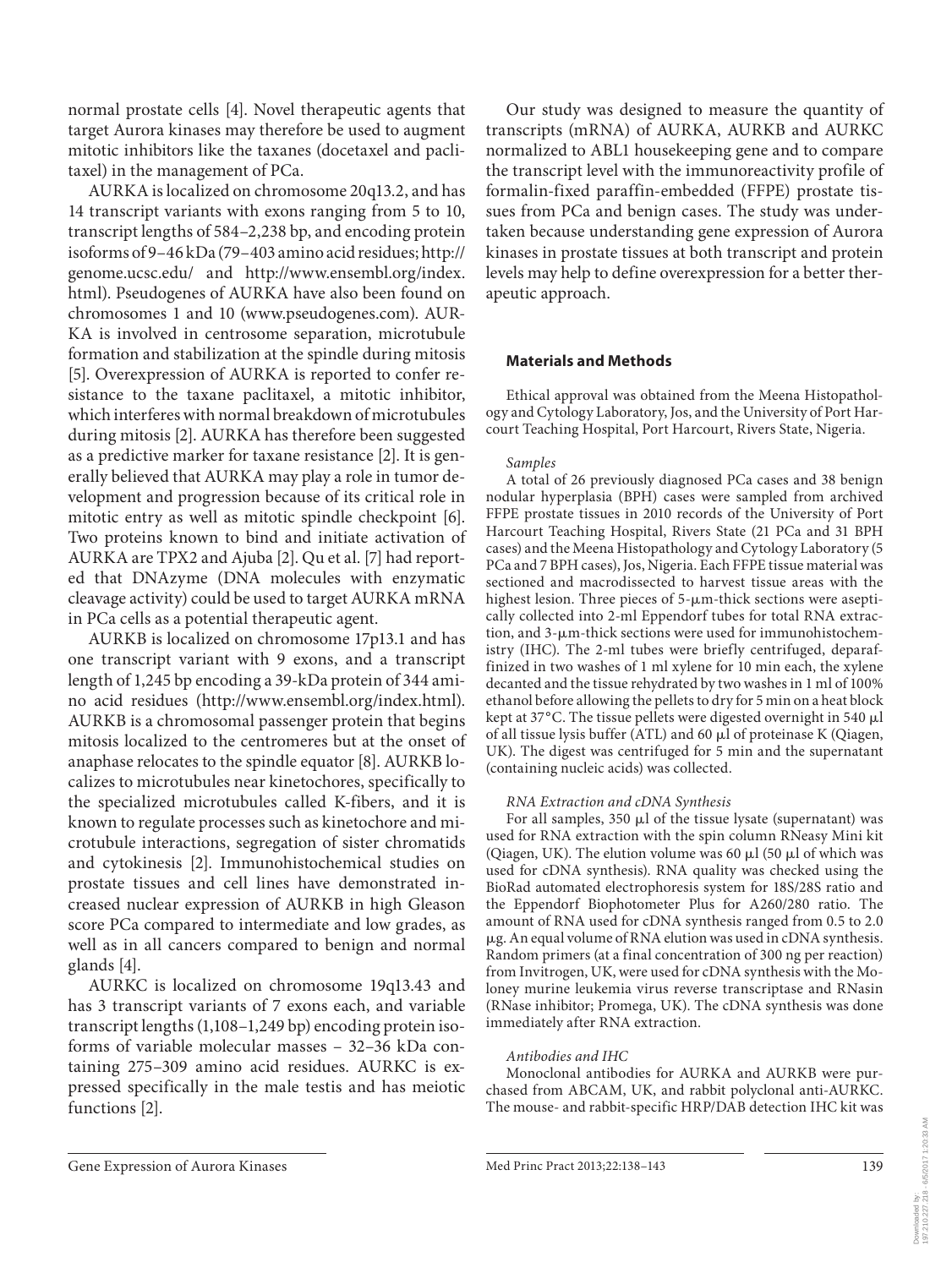

**Fig. 1.** Photomicrographs of immunoreactivity of Aurora kinases and frequency. **a** AURKA-positive BPH (darkbrown stain), ! 400 magnification. Epithelial cells are predominantly stained. The IHC score was 5+. **b** AURKBpositive BPH (dark-brown stain), ! 400 magnification. The IHC score was 4+. **c** AURKC-positive PCa (darkbrown stain),  $\times$ 400 magnification. The IHC score was 3+. **d** Negative control slide (blue nucleic stain),  $\times$ 400 magnification. The IHC score was 0. Scale: 1 cm = 18  $\mu$ M in  $\times$ 400 magnification.

purchased from ABCAM, UK for immunostaining. Briefly, the slides were deparaffinized, rehydrated and microwaved for 10 min with citrate buffer pH 6.0 for antigen retrieval. They were immersed in hydrogen peroxide for 10 min before protein block for the same duration and then incubated in primary antibodies for 40 min in a humid chamber. Detection of immunoreactivity was performed according to the manufacturer's instruction for the mouse- and rabbit-specific HRP/DAB system. Slides were immersed in xylene and mounted in DPX mountant and viewed at ! 400 magnification. The immunohistochemical staining was semi-quantitatively scored based on percentage of cells (area) that stained positive and the intensity of the staining (strong, moderate, weak). A score of 5+ was assigned to 80% or more of epithelial and/or stromal cells that stained positive with strong intensity, 4+ was assigned to 50% or more (but less than 80%) of epithelial cells and/or stromal cells with strong intensity or 80% of cells or more with moderate to weak intensity; 3+ was assigned to 30% or more of epithelial and/or stromal cells with strong intensity or 50% or more (but less than 80%) of positive cells with moderate to weak intensity; 2+ was assigned to 10% or more cells that

stained positive with strong intensity or 30% or more (but less than 50%) that stained moderate to weak; 1+ was assigned to 10% or more cells (less than 30% of positive cells) that stained positive with moderate to weak intensity; 0 was assigned to less than 10% of positivity irrespective of the intensity of staining.

#### *Real-Time PCR Set-Up*

 TaqMan chemistries were used in the Applied Biosystem's One Step Plus Real Time PCR system (Applied Biosystems, UK). Commercially predesigned  $\times$  20 TaqMan primer mixes for AURKA, AURKB and AURKC based on TaqMan minor grove binding chemistry and TaqMan  $\times$ 2 universal master mix were purchased from Applied Biosystems, UK. The assay IDs for AURKA, AURKB and AURKC were Hs0182073\_m1, Hs00177782\_m1 and Hs00152930\_m1, respectively. The sequences of primers and probes for ABL1 endogenous control gene have previously been described [9] and are available on request. For absolute quantification of the ABL1 gene, in-house plasmid calibrators were used to construct standard curves for reading samples. The transcripts of AURKA, AURKB, and AURKC were measured by normalized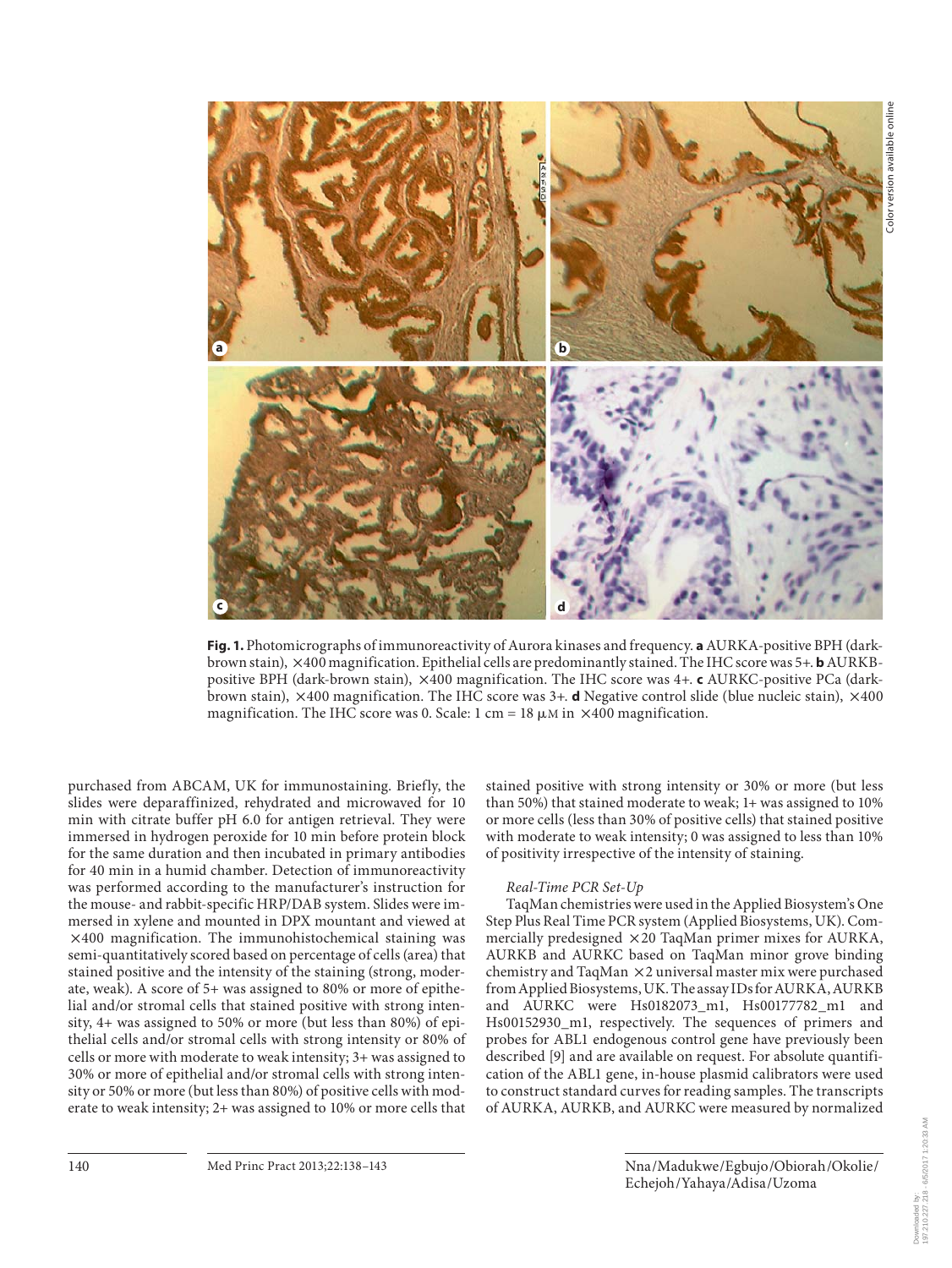

**Fig. 2.** Frequency distribution of immunoreactivity pattern of Aurora kinases. The Aurora kinases were significantly overexpressed in BPH compared to PCa, p value =  $0.002$  ( $\chi^2$  test).

relative quantitation using the formula  ${\rm NRO} = {\rm E^{C t \, A U R K A}}/{\rm E^{C t \, A B L1}}$ where E is the PCR efficiency for each target, and Ct is the cycle of threshold, also known as Cq (cycle of quantitation), and refers to the PCR cycle at which the amplification of the target gene crosses a threshold line [9, 10]. The Ct value is inversely proportional to the log of the starting quantity of the target gene. PCR efficiency is related to the slope of the calibration curve. For all the Aurora kinases, in-house cDNA of a PNTIA prostate cell line was used in creating the calibration curve for the purposes of determining the slope and PCR efficiency. The predesigned primer mixes for AURKA, AURKB and AURKC were used at a final concentration of  $\times$ 1 in a 20- $\mu$ l reaction volume while the ABL1 primers were used at a concentration of 300 nm and the probe at a concentration of 200 nm. The cDNA was used at 3  $\mu$ l for each reaction and all samples were measured in triplicates. The thermal profile for all the reactions was as follows:  $50^{\circ}$ C for 2 min, initial denaturation at 95°C for 10 min; cycle denaturation of 95°C for 15 s, annealing and extension at 60°C for 1 min for 40 cycles. Data were acquired at all stages.

#### *Statistical Analysis*

 All statistical analyses were done on GraphPad Prism version 5.02 (www.graphpad.com).

#### **Results**

 For the IHC staining, only 4 (15.4%) and 14 (53.8%) cases stained positive for AURKA and AURKB, respectively, in PCa tissues. AURKA and AURKB were preponderant in the epithelial not stromal cells. In the same pattern of staining, only 8 (30.7%) cases were positive for AURKC in PCa tissues (fig. 1). The median IHC scores for AURKA, AURKB and AURKC were 3+, 4+ and 3+ in the PCa cases.

 In contrast, 29 (76.3%) cases stained positive for AUR-KA in BPH tissues and were predominantly stained in epithelial compared to stromal cells. In the same pattern of staining, 28 (73.7%) cases and 32 (84.2%) cases of BPH tissues were immunopositive for AURKB and AURKC, respectively (fig. 1). The median IHC scores for AURKA, AURKB and AURKC were 4+, 5+ and 3+ in BPH cases. The  $\chi^2$  analysis showed that Aurora kinases were expressed more in BPH than PCa cases (fig. 2).

 For the mRNA analysis, the average 28S/18S RNA ratio was 1.75 (range 1.60–1.95) similar to A260/280 readings. For all qPCR results, the slope was within –3.30 to –3.60 corresponding to 100–80% PCR efficiency. The y-intercept of the calibration curves was less than 40.

 Data from normalized relative quantities of AURKA, AURKAB and AURKC were tested for gaussian approximation using the D'Agostino-Pearson omnibus normality test. The data were not normally distributed. Therefore, median values were calculated for normalized relative quantity and the results were 0.01, 0.02 and 0.02 for AURKA, AURKB and AURKC, respectively, in PCa cases. Same median values were obtained for the respective kinases in BPH cases. Since the normalized relative quantity values were not normally distributed, the most appropriate statistic test was the Mann-Whitney test which does not make any assumption for gaussian distribution. The results of the Mann-Whitney tests are shown in figure 3. Similar results were obtained for AURKA, AURKB and AURKC when their normalized relative quantities were compared between BPH and PCa cases.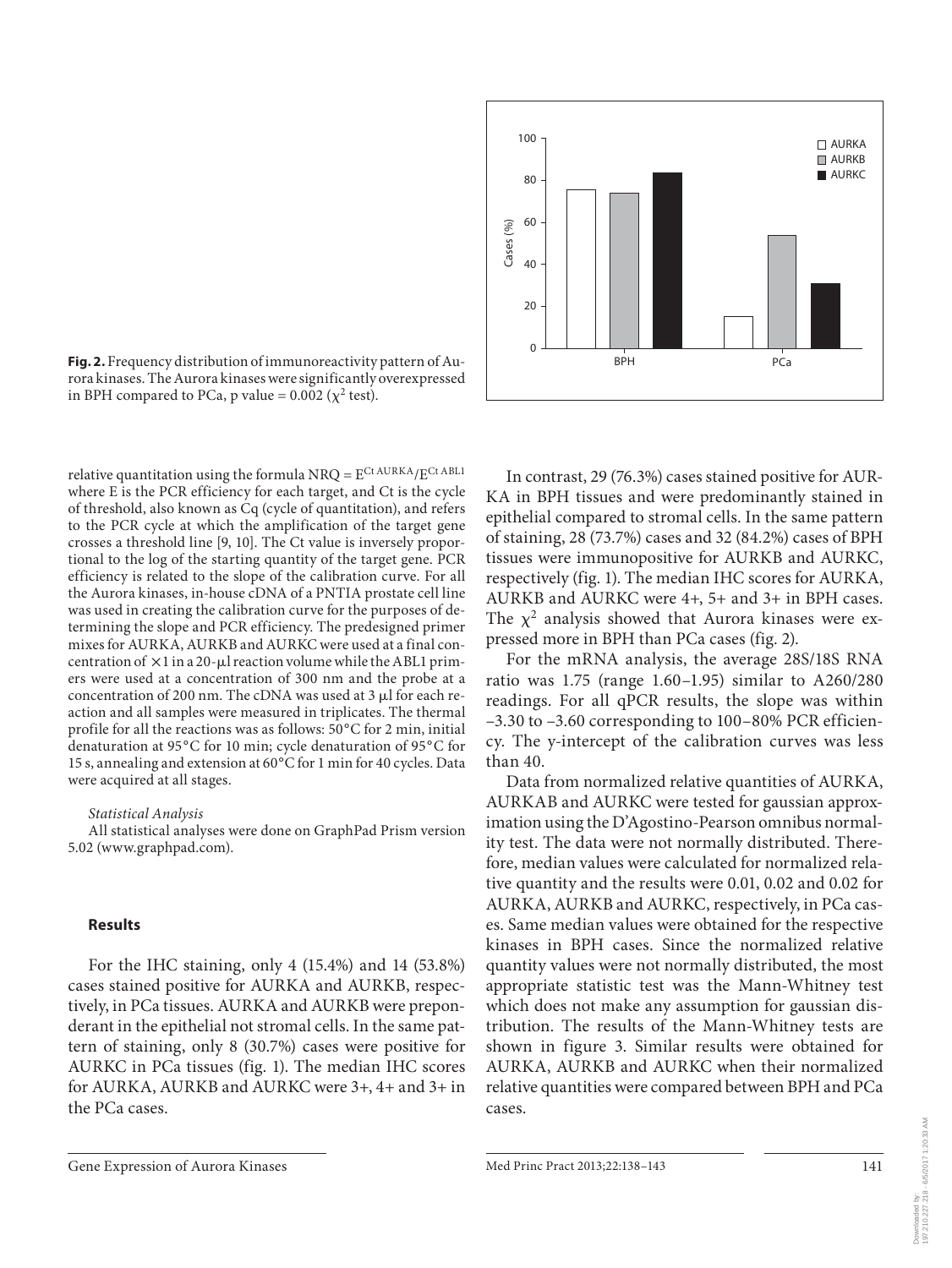

**Fig. 3.** Normalized relative quantity of Aurora kinases A, B and C. **a** Normalized relative quantity of AURKA. No significant difference between BPH and PCa cases, p value = 0.593 (Mann-Whitney test). **b** Normalized relative quantity of AURKB. There

was no significant difference in AURKB expression between PCa and BPH case, p value = 0.7571 (Mann-Whitney test). **c** Relative quantity of AURKC. There was no significant difference.

# **Discussion**

 The immunoreactivity profile of AURKA, AURKB and AURKC in this study showed a significantly reduced expression in PCa cases compared to BPH cases. This finding is contrary to some reports of overexpression of AURKA and AURKB in PCa [4, 11, 12]. Changing antigen retrieval method did not change the immunoreactivity results. It is also very unlikely that the primary antibodies may not have targeted common epitopes in the cellular antigens. It is probable that the difference in the expression of Aurora kinases in PCa of a Nigerian population is influenced by ethnicity and race. Ethnicity is known to influence many biomarkers in PCa [13]. Although our sample size was relatively small, the results of immunoreactivity (IHC scores) were comparable to those of normalized relative quantities of AURKA, AURKB and AURKC mRNA transcripts. However, at transcript level there was no differential expression between BPH and PCa cases. It is possible that mutant isoforms of Aurora kinases are produced copiously in prostate cancer but more studies will be required to establish overexpression. It is also known that RAF kinase inhibitory protein, which is lost in about 20–50% of PCa, regulates NEK6, a protein that downregulates G2/M checkpoint molecules such as AURKB, cyclin G1 and Sertuin [14]. It is therefore plausible to think that the expression of Aurora kinases may be diminished in PCa due to upstream perturbations in G2/M regulatory molecules. Several other factors could influence transcript quantity and IHC score, such as

formalin fixation and the age of the sample. These will contribute to differences observed in FFPE tissues compared to fresh-frozen samples.

#### **Conclusion**

 AURKA, AURKB and AURKC were, at protein level, underexpressed in PCa cases compared to BPH cases in the study group. At transcript level, no differential expression was observed. Ethnic origin may influence expression of Aurora kinases. More studies on larger sample sizes and fresh-frozen tissues are still required to determine aberrant expression of Aurora kinases in PCa before they can be relied upon as therapeutic targets.

#### **Acknowledgements**

 We express our gratitude to Chimdi Achi and Sowechi Ebi, both staff at the Safety Molecular Pathology Laboratory, for assisting in some laboratory preparations.

- **References**  $\blacktriangleright$ 1 Marumoto T, Zhang D, Saya H: Aurora-A A guardian of poles. Nat Rev Cancer 2005;5:  $42 - 50$ .
	- 2 Scharer CD, Laycock N, Osunkoya AO, Logani S, McDonald JF, Benigno BB, Moreno CS: Aurora kinase inhibitors synergize with paclitaxel to induce apoptosis in ovarian cancer cells. J Transl Med 2008;6:79.